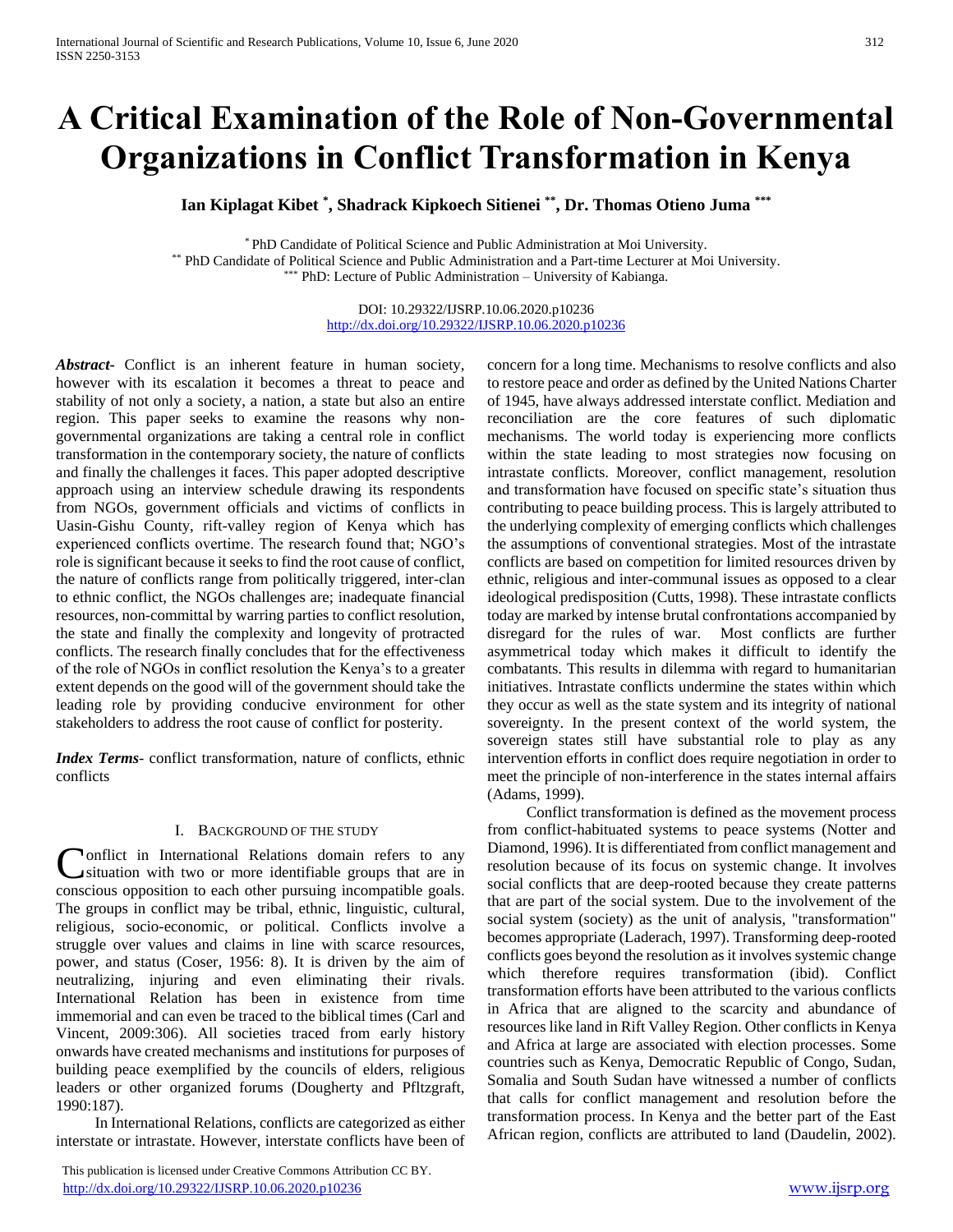These conflicts are usually politically triggered as pointed out by Deininger and Castagnini, (2005).

 According to Nnoli (1995a:6) and Mafeje, (1997), ethnicity has continued to exist in Kenya since independence and has become a source of conflict mostly facilitated by the political elite. Ethnicity has progressively accentuated since independence to become a factor in national politics (Nasongo, 2000). Rift-Valley Region has been one of the most affected areas in Kenya. This has mostly been caused by land issues as asserted by Daudelin, (2002). This is steered by negative ethnicity as further affirmed by Nasongo, (2000) as the reason for tribal conflicts. Conflict transformation has however taken route in other countries such as Uganda and Kenya since the 1990s. The legitimate and participatory methods have been fostered in Kenya by the encouragement of customary ways of solving conflicts. These are done through the assistance of a mediator relying on trust and not leverage. These efforts have been emphasized by NGOs involved in peace building in order to realize meaningful conflict transformation. This is what Galtung points out as durable, positive peace rather than absence of violence (Galtung, 1964:2) which explains the efforts by peace building organizations in Rift-Valley Region to engage people in activities as a way of conflict reconstruction.

## **1.2 Statement of the problem**

 The state collapse phenomenon in the contemporary world politics is viewed to arise from multiple issues like international terrorism, transnational crime and ethnic conflict in line with other human security threats like ecological degradation. The increased number of intra-state conflicts according to Holsti (2001) is as a result of weak and/or failed states that stimulates armed violence. NGOs participating in peace building have the desire to identify and support structures that can assist to avoid relapse into conflicts. However, in as much as efforts by both the governments and International Non-Governmental Organizations (INGOs) have aimed at providing long term solutions to conflict, the dynamic nature that conflicts are, have led to continued conflict situations and re-emergence after a period of time which raises questions regarding the role of NGOs in conflict transformation. There have been various interventions by the international NGOs in various conflicts in the society yet conflicts still continue unabated. Conflict reconstruction remains to be a realization because of continued emergence from land, negative ethnicity and hostility among communities. Peace building organizations through their conflict resolution efforts have been largely uncoordinated due to the states weak institutional framework. The lack of norms, values and principles to guide interventions have contributed to more frequent conflicts. This study analyzes the NGOs efforts in conflict transformation informed by the continued conflicts that occur and others recurring after a period of time.

# **1.3 Justification of the Study**

 NGOs in conflict transformation involvement in Kenya continue to face major challenges in the current national and regional environment. Despite the growing recognition by the government on the need to proactively address conflict, institutional challenges remain. A lot of work has been done in the area of conflict resolution, management and transformation (Laderach, 1997:29) but scanty research has been done on the role

 This publication is licensed under Creative Commons Attribution CC BY. <http://dx.doi.org/10.29322/IJSRP.10.06.2020.p10236> [www.ijsrp.org](http://ijsrp.org/)

of NGOs in transformation of conflicts. Immediate solutions are reached through conflict management and resolution which leaves transformation pending. This research is built on the need and desire to advance on conflict transformation. The research seeks to fill the literature gap that has not been addressed through conflict management and resolution.

## **1.4 Theoretical framework**

 Institutional theory has traditionally been interested in looking at transformation from pre-industrialized societies to modern society and, since late 1980s, from socialist to market economies. Institutionalism is defined as a belief in the usefulness of an established institution (North, 1990). Institutionalists share various realism assumptions about the international system. That it is anarchic, states are self-interested, rational actors seeking to survive while increasing their material conditions, and that uncertainty pervades relations between countries. However, Institutionalism points out to cooperation between nations as being possible. The central idea is that cooperation may be a rational and self-interested strategy for countries to pursue under certain conditions (Keohane, 1984).

 Institutionalism theory asserts that institutions (defined as a set of rules, norms, practices and decision-making procedures that shape expectations) can easily overcome uncertainties that undermines cooperation (Young, 1989: 32). Bromley states that institutions are the working rules of a nation-state which indicates what "individuals must or must not do (duty), what they may do without interference from other individuals (privilege), what they can do with the aid of the collective power (right) and what they cannot expect the collective power to do on their behalf" (Bromley 1989: 43).

 According to Keohane (1984), the international regime increases probability of cooperation by providing information about others behaviour through monitoring the members and filing a report on compliance. The institutions set up define what constitutes a defection hence prescribing punishments. This reduces the fear of state exploitation by other members of the regime thus minimizing likely chance for misunderstanding. Prescribing sanctions reduces the incentive to covertly defect (Keohane, 1984). Institutionalism therefore generates the expectation of cooperation among members. For instance by creating the belief that interaction continue for the foreseeable future, international regimes increase the importance of reputation and allow for the employment of complex strategies (ibid).

 This theory is applied by peace building organizations to advocate for peace and the transformation of conflicting behaviours. For example in considering two trading partners whereby if both states lower their tariffs they will trade more and each will become more prosperous, but neither wants to lower barriers unless it can be sure the other will too. This aspect is used to bring together conflicting groups in the society. The groups in conflict are engaged just as states get to know what it can gain from the other to cooperate leading to a compromised agreement. Institutions for instance extend the time horizon of interactions which creates a continuous game rather than a single round. Countries that know that they must interact with the same partners repeatedly through an institution will have incentives to comply with agreements in the short term in order to continue to extract the benefits of cooperation in the long term. NGOs borrow greatly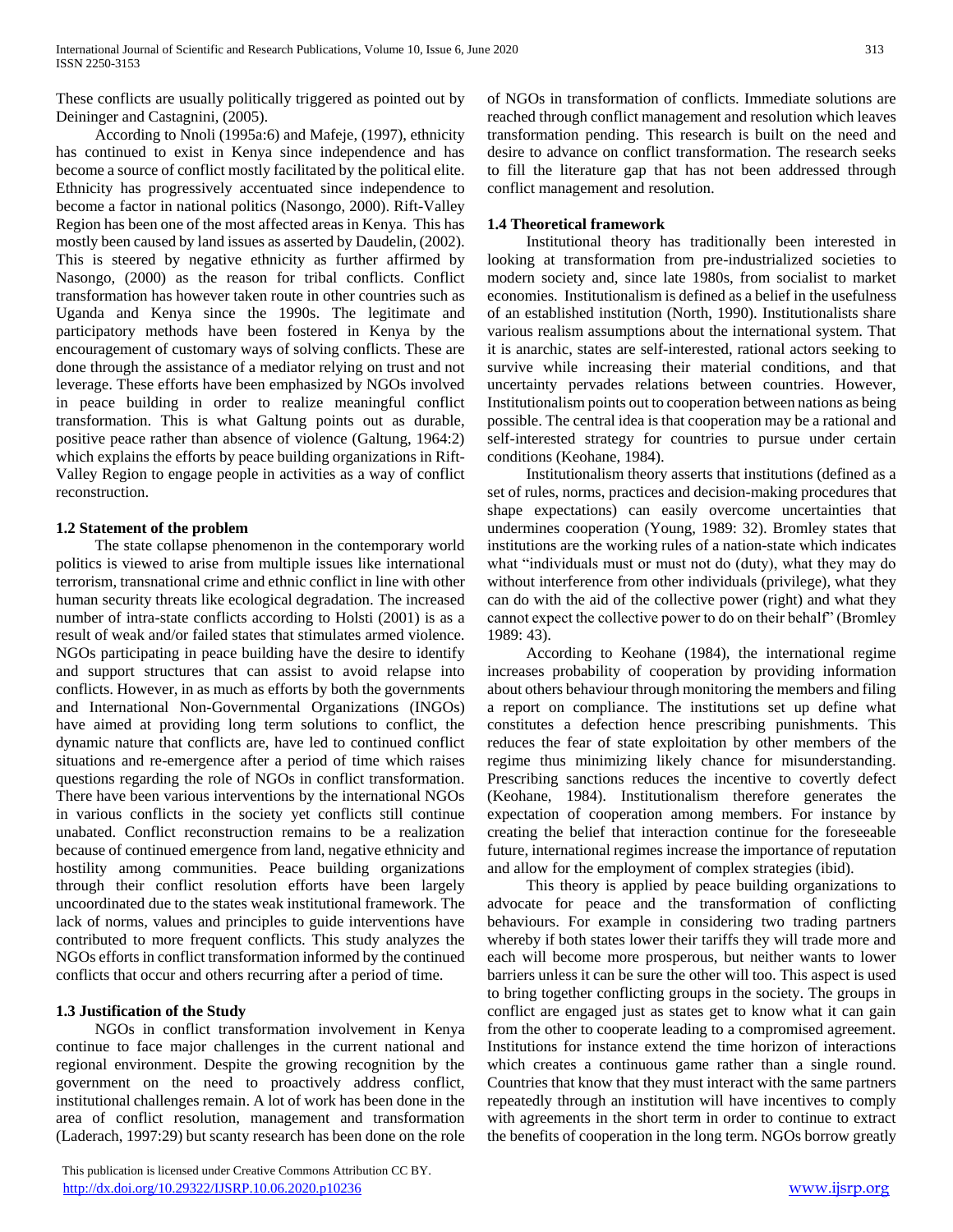on this idea of institutionalism theory. They emphasize on conflict transformation as the best way to make a society have a long term peace through addressing key issues like the root causes of conflict.

 Institutionalism states that organizations increase information about state behaviour. Judgments are later made of compliance or non-compliance with particular rules. States know that they will not be able to 'get away with it' if they do not comply with a given rule. This gives room for NGOs in influencing state behaviours and decisions to manage and resolve conflicts. Institutionalists argue that organizations can greatly increase efficiency because it is difficult for states to negotiate with another on an ad hoc basis. Organizations therefore reduce transaction costs of coordination through provision of a centralized forum where states can meet. International NGOs assist in solving intrastate conflicts by providing ground for negotiations. They set rules and norms that allow conflicting parties to quickly agree on certain courses of action. This was the case in the Kenya in 2007/08 PEV whereby the UN played a role.

 International NGOs that engage in peace building have continuously used the knowledge of Runge where institutions and organizations are seen as the rules of a society that aid in facilitating coordination among people by helping them from expectations which each person can reasonably hold in dealing with others. They reflect the conventions that have evolved in different societies regarding the behaviour of individuals and groups relative to their own behaviour and that of others (Runge, 1981: XV).

## **1.5 Methodology**

 The study focused on conflicts that have occurred between 1992 to 2007/8 electoral violence which the Rift-Valley Region of the country suffered heavily. A survey strategy was adopted using interviews schedule as a method of data collection. Purposive sampling technique was used to select the study area and respondents in the study. The non-governmental organizations in study are: Transparency International, SNV, Catholic Relief and Mercy Corps because of their long existence and engagement on peace, advocacy, and governance issues that are of relevance to Rift-Valley Region as it experiences conflicts every now and then. It lays emphasis on the efforts of these organizations in their struggle to transform conflicts to long term peace. Data from the field was analyzed thematically corroborating with secondary data to reach logical conclusions.

# **1.6 Why Non-Governmental Organisations**

 According to Steven Pinker, (2011), the number of violent conflicts since the end of Cold War has declined both in the long and short run. The assertion is due to the decline in violence based on military conflicts, homicide, genocide, torture and criminal justice. However, conflicts have taken the intrastate dimension and assuming asymmetrical tactics. NGOs have played an important role in enhancing peace as shown by Colliers research, (2000). The findings indicate that there is close to 44% risk of a country ending a conflict but returning to conflict justifying the assertion that "end of war does not mean peace" (Collier, 2000). NGOs play an important role in conflict transformation because they look at the root causes. It involves an analysis of structural factors that are the source of the original conflict. Failure of such initiatives results in

 This publication is licensed under Creative Commons Attribution CC BY. <http://dx.doi.org/10.29322/IJSRP.10.06.2020.p10236> [www.ijsrp.org](http://ijsrp.org/)

recurrence of conflicts, as has been the case in Cambodia, Guatemala and East Timor. In the three cases, land tenure, property rights, participation in conflicts and transitional justice have become serious challenges to peace and peace building (Ho-Won Jeong, 2005).

 In understanding the involvement of NGOs in conflict management and transformation, social reconstruction, rehabilitation and reconciliation form part of the essential elements that make any peace process durable and sustainable (Galtung, 1998). Rupesinghe, (1998) points out on the need of a comprehensive elastic approach in conflict transformation involving multi-track interventions. Peace building constituencies can be formed at the grassroots' level as a way of providing the required change which can involve the military or business group or even the media.

 Laderach (1997) sees peace building process as a long term transformation in any war system to become peace system. This process is inspired by the need to have peace and justice or truth and mercy in the society. This strategy is appropriate because it involves mid-level leaders who have the links to the parties in conflict. Conflicts are caused today at the global, regional, societal, conflict party and individual or elite levels (Miall, Ramsbortham and Woodhouse, 1999). War torn areas and conflict prone zones are characterized by displacement and damaged infrastructure which promotes social ills including terrorist networks, arms trafficking and transnational crimes (Keenan, 2006). NGOs have been able to reduce the conflicts by 70% since mid-1980s as noted by Mack, (2007). Peace building efforts include negotiation by international organizations (Doyle and Sabmbanis, 2000).

 NGOs that participate in peace building vary. Some are faith based and civil society groups. They emphasize on long lasting peace through transformational efforts especially in African countries where conflicts result from lack of transparency in elections, poor governance, plenty or scarcity in resources and conflicts manifested through negative ethnicity.

# **1.7 Nature of Conflicts in Rift-Valley Region,**

 It was appropriate to know causes of conflicts encountered in Rift-Valley Region because it is through identification that some NGOs came to Rift-Valley Region in order to address them. The causes may vary depending on the environmental, political, social and cultural establishments. The study was able to understand the causes of conflicts encountered in Rift-Valley Region to be politically triggered, inter clan and ethnic.

This question was asked to the respondents from NGOs, public administrators and the beneficiary citizens. The findings were as shown in the table below;

| <b>Table 1: Conflicts Encountered in Rift-Valley Region</b> |                                                                       |                               |
|-------------------------------------------------------------|-----------------------------------------------------------------------|-------------------------------|
| Noture of Conflicts                                         | $\Gamma$ <sub>no</sub> $\alpha$ <sub>no</sub> n $\alpha$ <sub>y</sub> | $D$ <sub>a</sub> nontago $0/$ |

| <b>Nature of Conflicts</b> | <b>Frequency</b> | Percentage % |
|----------------------------|------------------|--------------|
| Politically Triggered      | 35               | 40.2         |
| $Inter - Clan$             | 22               | 25.3         |
| <b>Ethnic Based</b>        | 30               | 34.5         |
| Total                      | 87               | 100          |

**Source: Field Data, 2016**

**1.7.1 Politically Triggered conflicts**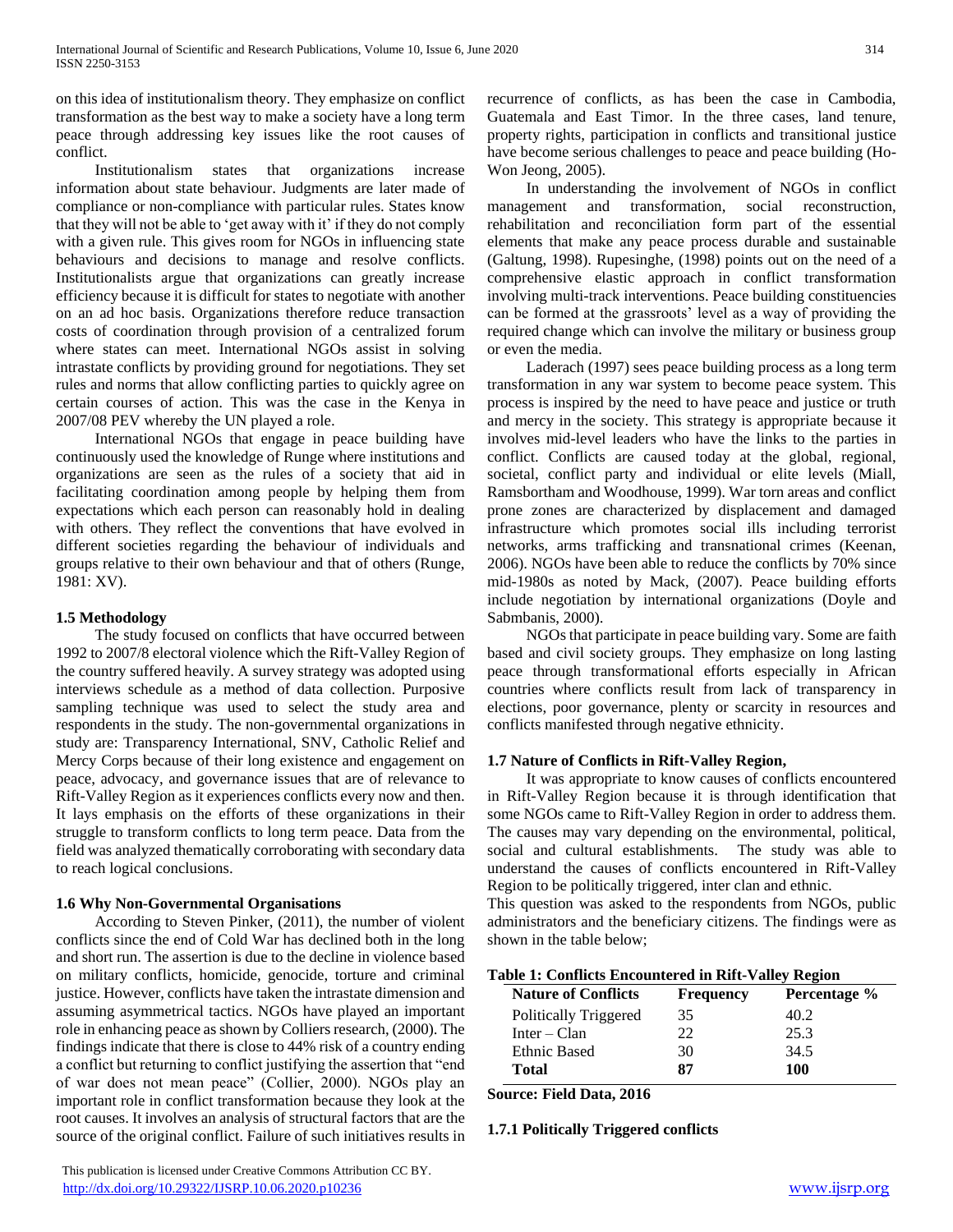One of the major causes of conflict is politically triggered in the sense that people are divided due to political competition leading to conflict of interest on the basis of who won or lost. Some of the research participants 35(40.2%) which was a representation from the three targeted clusters shared the view that political differences lead to conflicts that emerge from different political factions and affiliations. Respondents asserted that politically triggered conflicts in Uasin Gishu County in the rural areas are influenced by other factors like competition for scarce resources (land and pasture) in other counties of West Pokot, Elgeyo-Marakwet, Baringo, Nakuru, Narok, and Trans-Nzoia. They continued that land has always contributed to animosity in the urban area because it is metropolitan in nature. The difference in political affiliations associated with ethnic dimensions lead to perceptions and the majority group views the other as an enemy. This issue traces to independence whereby dominant communities view others as inhabitants hence creating a hostile environment speeded by political differences. Land may be termed as a source of 'incitement'. In every state however, there are laws that guide individuals and office holders code of conduct. However, when there are stern political differences, the laws are likely to be flawed and their effects unbearable. A report accessed from Mercy Corps indicated that conflicts arise from divergent political dimensions and ideological differences to which some of the participants have led to political leaders and their supporters' taking hard stances leading to disagreements that spearhead conflicts.

## **1.7.2 Ethnic Based Conflicts**

 Kenya is a home to forty-three different communities with some of the communities having several sub-ethnicities. There is positivity in ethnic communities that may be from diversification of cultures. However, negative ethnicity has taken the lead hence increased conflicts. The findings indicate that 30(34.5%) of the research participants from the three clusters had a common view that ethnicity has contributed to conflicts as communities segregate each other. Eldoret town is a cosmopolitan and the dominating community has a feeling that other communities are inhabitants. This has created the view of "our" perception that easily propagates negative ethnicity. Furthermore, the participant cited areas of Eldoret town like "Munyaka", "Huruma" and "Langas" which is cosmopolitan but the dominance by some communities has created animosity which escalates during election periods.

# **1.7.3 Inter Clan Conflicts**

 Regarding the nature of conflicts, 22 participants representing 25.3% were of the idea that conflicts take inter clan dimension. Key to their contribution is that the nearby counties to Uasin Gishu County are mostly affected by inter-clan conflicts relating to their practice of pastoralism. In as much as the research participants agree that conflicts can take clan and interstate dimension, they did not point them as causes of conflicts in Kenya. The study affirms the observation by Cutts, (1998) that various dimensions that conflicts take are based on competition for limited resources driven by ethnic, religious and inter-communal issues rather than clear ideological predisposition.

 The argument by Daudelin (2002), and Deininger and Castagnini (2005) that conflicts are attributed to land are true although this study identified land as the main reason even in

 This publication is licensed under Creative Commons Attribution CC BY. <http://dx.doi.org/10.29322/IJSRP.10.06.2020.p10236> [www.ijsrp.org](http://ijsrp.org/)

politically triggered or ethnic dimension conflicts as stated by Nasongo, (2000). The study came up with a general observation that conflicts in Uasin Gishu County are attested to land as a resource. It remains a major cause of conflicts which imply that it is a deeply embedded issue that needs to be handled with care if several conflicts are to be reconstructed.

## **1.8 Challenges Experienced by NGOs in Conflict Transformation Efforts**

 There are various challenges in conflict transformation process. They are discussed as follows;

## **1.8.1 Complexity and longevity of protracted conflicts**

 Conflict history is one of the key features contributing to majority of intra-state conflicts. Various civil wars erupted as a result of political self-determination. This has contributed to the general longevity of various conflicts (Erwin van Veen, 2017). By 2004 there have been several conflicts that took a long time like those fought for nine years in Nepal and 22 years in the northsouth conflict in Sudan and Sri Lanka (Monty G. Marshall and Ted R. Gurr, 2005). Conflict longevity comes with various impacts and implications in conflict transformation process because the causes fade into the ground. This causes a spiral of action and reaction between the actors and their positions become more entrenched. It hardens the stands by many with phrases like "anyone who is not for us is against us" (Bush Jr, November, 2001) taking the centre stage. The conflict is decoupled instead from the conditions within the environment and its dynamics being the dominant theme.

 Regional powers are also key obstacles when NGOs work hard to ensure a transformation of the conflicts. These regional powers are after their interests as per sentiments of Ndebe, (2012). The approaches used by the NGOs should not go contrary to their interests. Russia and the US have perpetuated the Georgian-Abkhazian conflict and because of the inefficient cooperation of the structures to deal with these interest-driven scenarios, the power-political interests impede the constructive transformation (Gegeshidze and Haindrava, 2011). The current state of international system also represents asymmetrical kind of conflicts that goes against internationally legitimized state actors. This makes it difficult for peace builders to engage main conflict stakeholders. These stakeholders constitute armed groups that represent large social or ethnic constituencies having legitimate collective grievances that can influence the outcomes either positively or negatively in the settlement processes. At the state level, the government is the key hegemony and if it has interests on certain conflicts, then NGOs face lots of challenges. The resurgence of "hard power" (Robert, 1948:259) as used by international actors like the US in the war on terror and the deployment of the military interventions have led to difficulty of state and non-state actors in the process of conflict transformation. Several of the election linked conflicts in Kenya in the 1990s are attributed to the government initiative to remain in power.

## **1.8.2 Non-committal to mediation and negotiation by parties**

 Mediation refers to the direct engagement with all sides to a conflict. It includes proscribed organizations that assist in facilitating transition from violent to non-violent political activities. The current anti-terrorist laws in the US, UK and other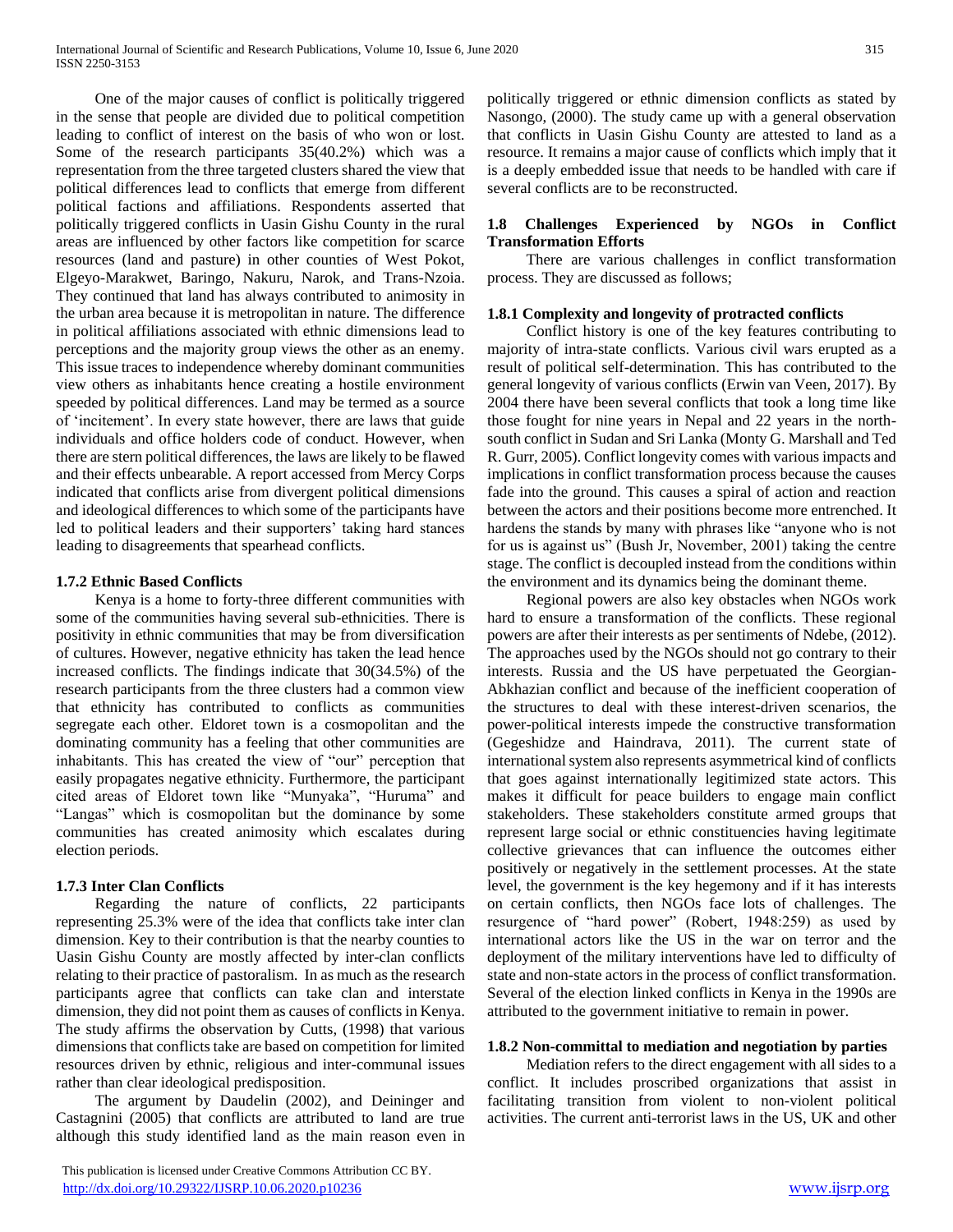states impede such activities by prohibiting transactions with listed groups which can be interpreted as providing them with support. In the International Relations domain, the state remains key actor in international politics and has policies that determine existing relations (Chatterjee, 2010). The US anti-terrorist regulations prohibit any draft that seems to go against its view on the terrorist group and how they should be engaged to end a conflict. Mediators are always the most appropriate third parties in the search of what we would call 'the neutralizing agent' because of their impartiality. However, some of the peace mediators end up being partial. In such cases one of the parties involved in conflict may blame the third party actors for lack of parity of status. This is because the hardliner factions will view the mediators as being supporters of one party in the conflict thus precipitating it (Maoz and Russett, 1993).

### **1.8.3 Financial constraints**

 There is disparity in NGOs access to finances, media and skilled manpower. The financial capability is what differentiates the power that an institution has in respect to conflict resolution dynamics. The inferences that exist between peace building agencies inclined to Europe contribute differently to conflict transformation processes. They have different ways of developing the agendas. Those inclined to Europe and Asia are deemed to focus on political human rights while those from the global South put a lot of emphasis on social human rights (Klein, 2002:4). Furthermore, the engagement in inadequate behaviour by the peace building participants end up contributing to growth of culture dominance and subordination thereby disregarding local ownership (Reich, 2006). European based NGOs for example tend to emphasize on Western values in the effort to settle disputes and advocate for long term solutions. In the process, they interfere with the people's culture and the local set up that contribute to violent conflicts.

#### **1.8.4 Claims by host states of internal interference**

 Many states have pointed out to the claims that most nonstate actors interfere with the internal affairs of the host state. They criticize state based NGOs that they are used by other states and especially the developed ones to advance their agendas and ideologies thus making it difficult for them to engage in meaningful peace building initiatives (Finucane, 2012). NGOs operate in states that are in turmoil and in the transition process. Several states have criticized the funding of private organizations by powerful inter-governmental organizations in order to support changes in a state's political order in line with their interest. There are cases of political exploitation in the process of conflict resolution and transformation and a good example is "World Conference against Racism, Discrimination, Xenophobia and Intolerance" in Durban in September 2001 (Klein, 2002) against Israel.

#### **1.8.5 External actors**

 The external support to peace building process is important especially in conflict transformation and in the search for a long term solution. However, one of the challenges noted by Human Rights Agency in Kenya is lack of neutrality from the external agencies as they seek to advance their self-interest (Chakawarika, 2011). State interest remains the core of free will from any agency

 This publication is licensed under Creative Commons Attribution CC BY. <http://dx.doi.org/10.29322/IJSRP.10.06.2020.p10236> [www.ijsrp.org](http://ijsrp.org/)

(Morgenthau, 1948). Organizations should come up with proper mechanisms for both internal and external actors to work together in establishing priorities and in the mobilization of the necessary resources.

#### **1.9 Conclusion**

 Ideally the state should be responsible to the population under its jurisdiction, however in developing states like Kenya, the state has been unable to or is a party to conflicts hence provoking other stakeholders to intervene to alleviate human suffering resulting from conflicts. This paper concludes that for NGO's to effectively perform its role in conflict transformation, there should be a political will from the government.

#### **REFERENCES**

- [1] Collier, Paul. (2000). Doing well out of war in greed and grievance: Economic agenda in civil wars. London: Lynne Rienner.
- [2] Daudeline, J. (2002). Land as a source of conflict and in post-conflict settlement. World Bank Regional workshop on land issues in Africa and Middle East, April 29-May 2, 2002, Kampala, Uganda.
- [3] Deininger, K., & Castagnini R. (2005). Incidence and impact of land conflict in Uganda. Journal of Economic Behavior and Organization, (n.d.).
- [4] Doyle, M.W., & Nicholas Sambanis. (2006). Making war and building peace. UN peace operations. Princeton and Oxford: Princeton University Press.
- [5] Erwin van Veen, (2017). The State and the future of conflict. Netherlands institute of international relations.
- [6] Finucane, Brian. (2012).Fictitious states, effective control, and the use of force against non-state actors. California: Berkeley Law Scholarship Repository 2012.
- [7] Fukuyama, F. (1992). The end of History and the last Man. New York: Free Press.
- [8] Galtung, J. (1995). Conflict resolution as conflict transformation: The first law of thermodynamics revisited. In Kumar Rupesinghe, (Ed.). Conflict Transformation. New York: St. Martin's press.
- [9] Gegeshidze, A. & Haindrava, I. (2011). Transformation of the Georgian-Abkhaz conflict: Rethinking the paradigm. London: Georgian foundation for strategic and international studies.
- [10] Hans Morgenthau, J. (1948). Politics among nations: The struggle for power ad peace. University of Michigan: Ryerson press.
- [11] Holsti, Kalevi. (1996). The state, war, and the state of war. Cambridge: Cambridge University press. In New and Old Wars. Cambridge: Cambridge University, polity 5.
- [12] Ho-Won Jeong. (2005). Peace building in post conflict societies: Strategy and process. Boulder, CO.: Lynne Rienner publishers.
- [13] Keohane, R. O. (1984). After Hegemony: Cooperation and Discord in the World Political Economy. Princeton, N.J: Princeton University Press.
- [14] Klein, John-Marshall. (2002). Spaniards and the politics of memory in Cuba: 1898-1934. Dissertation presented to the faculty of the graduate school of the University of Texas at Austin.
- [15] Laderach, J.P. (1997). Building peace. Washington D.C.: USIS Press.
- [16] Mafeje, A. (1997). Ethnicity in intra-class conflict in Africa. Unpublished Mimeograph.
- [17] Marshall, Monty G., & Keith Jaggers. (2005). Polity IV dataset. Center for international development and conflict management. University of Maryland: college park.
- [18] Miall, H., Ramsbotham, O. & Woodhouse, T. (1999). Contemporary conflict resolution: The prevention, management and transformation of deadly conflicts. Cambridge, UK: Polity Press.
- [19] Nasongo, W. (2000). Nationalism and state integrity in Kenya: The case of Somali irredentism and Mwmbao Seperatism. In Chweya L. (ed.) Constitutionalism and electoral politics in Kenya. Nairobi. SAREAT.
- [20] Ndebe, Johannes M. (Ed.). (2012). Peace Building and Conflict Management. Germany: Johannes University of trier.